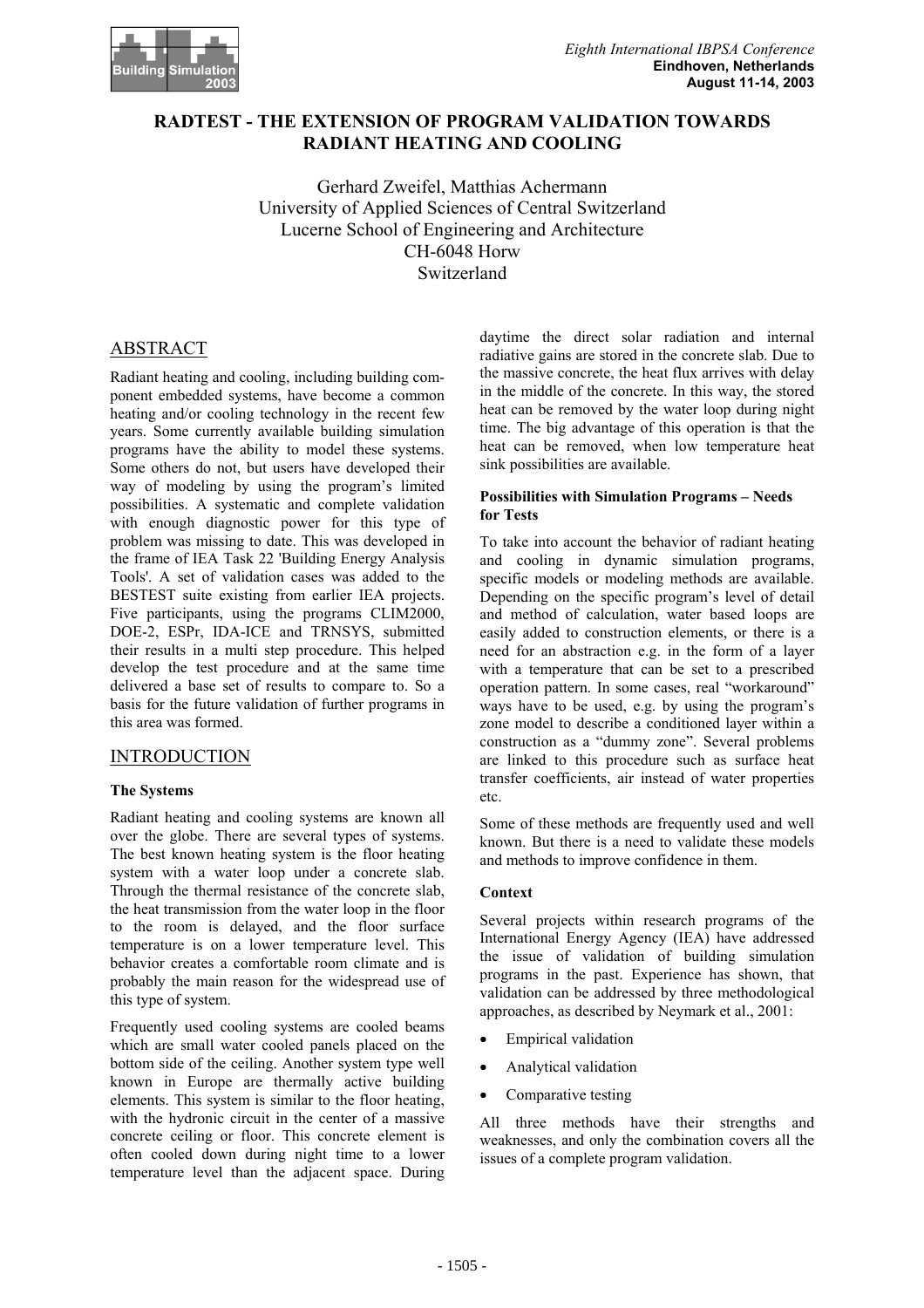One of the most frequently used and widespread applications of the comparative approach is referred to as ENVELOPE BESTEST, described in Judkoff and Neymark, 1995. This has been transformed to a standard (BSR/ASHRAE, 2001) and forms the base also for the work described here.

This work was developed in the frame of the project IEA Task 22 'Building Energy Analysis Tools', which was terminated in Autumn 2002 and generated a series of different reports and tests. The work described here is fully reported in Achermann and Zweifel, 2003.

### **Goal**

The goal of this work is to give a tool which can show if the tested programs are able to accurately model radiant heating and cooling systems, and which gives some diagnostic indications to localize the problem for the case where they do not. Additionally, the relation between the simplified approaches and the detailed floor heating and cooling models shall be quantified.

# DESCRIPTION OF THE TEST SUITE

The purpose of the test suite specification is to create a uniform set of unambiguous test cases for a software to software comparison. Not all the programs require exactly the same input data. Therefore, the test description is given in a way that allows the use of many different simulation programs (representing different degrees of modeling complexity).

RADTEST contains 14 runs and is subdivided in two parts. In the first part, a simplified method with a constant temperature layer is used. In the second part, a detailed hydronic system model is used. Tables 1 and 2 give an overview of the different test cases.

## **Simplified Cases**

The set of test cases for the simplified approach as given in table 1was found in an iterative process. The cases are set up in a way that one aspect is added at a time when going from one case to another, and the "noise" of influences not being directly related to the problem addressed is limited to a minimum.

Since radiative systems are strongly connected to the space or zone, which they are sitting in, modeling of the latter is essential for a successful modeling of the system. Therefore the test suite starts at this point. The basic case 800 is a rectangular single zone model with high thermal mass, two "opaque windows" (which are highly conductive and massless walls and do not have any solar radiation transmittance), without ground coupling.

*Table 1 Simplified test cases* 

| <b>CASE</b> | <b>DESCRIPTION</b>                                                                                                                              | <b>TEST</b><br><b>OBJECTIVE</b>                                                        |
|-------------|-------------------------------------------------------------------------------------------------------------------------------------------------|----------------------------------------------------------------------------------------|
| 800         | Corresponds to case 800 from<br><b>ENVELOPE BESTEST. High</b><br>mass construction with opaque<br>window. Adiabatic floor with                  | <b>Basic case</b>                                                                      |
|             | active storage capacity                                                                                                                         |                                                                                        |
| 1800        | Totally insulated 2 zone model.<br>- no infiltration<br>- no internal loads                                                                     | Heat transmis-<br>sion through<br>interior con-<br>struction<br>element                |
| 1805        | Totally insulated 2 zone model.<br>- infiltration Ach=1.0 1/h<br>- internal loads 200 W from 1st<br>May to 30 September. (purely<br>convective) | Presence of<br>internal loads                                                          |
| 1810        | Constant temperature layer<br>between the concrete layer and<br>the insulation<br>Surface coefficient on floor<br>purely convective             | Convective<br>model                                                                    |
| 1815        | Replace purely convective sur-<br>face coefficient by combined<br>coefficient<br>Radiation from floor 100% to<br>ceiling                        | Radiation<br>model                                                                     |
| 1820        | Normal distribution of radiation<br>to all surfaces                                                                                             | Distribution of<br>radiation                                                           |
| 1830        | Real constructions for walls<br>and roof.<br>Internal gains purely<br>convective 365 days.<br>Ach=0.5 1/h                                       | More realistic<br>zone load                                                            |
| 1840        | "Opaque window" is added.<br>Internal Loads set to case 800<br>values                                                                           | Influence of<br>highly<br>conductive<br>wall                                           |
| 1850        | Real window is introduced                                                                                                                       | Influence of<br>incoming<br>radiation                                                  |
| 1860        | Equal to case 1850 but the<br>internal gains are purely<br>radiative                                                                            | Influence of<br>radiative heat<br>source                                               |
| 1870        | Equal to case 1850 but the<br>internal gains are purely<br>convective                                                                           | Influence of<br>convective<br>heat source                                              |
| 1880        | Lower level of the constant<br>layer temperature<br>Set points for summer 18°C and<br>winter $30^{\circ}$ C                                     | Influence of<br>temperature<br>change on<br>heating and<br>cooling<br>energy<br>demand |
| 1890        | Equal to case 1850, but during<br>summer time, the temperature<br>layer set point is only active<br>from 8 pm to 6 am                           | Influence of<br>interrupted<br>operation on<br>cooling<br>energy<br>demand             |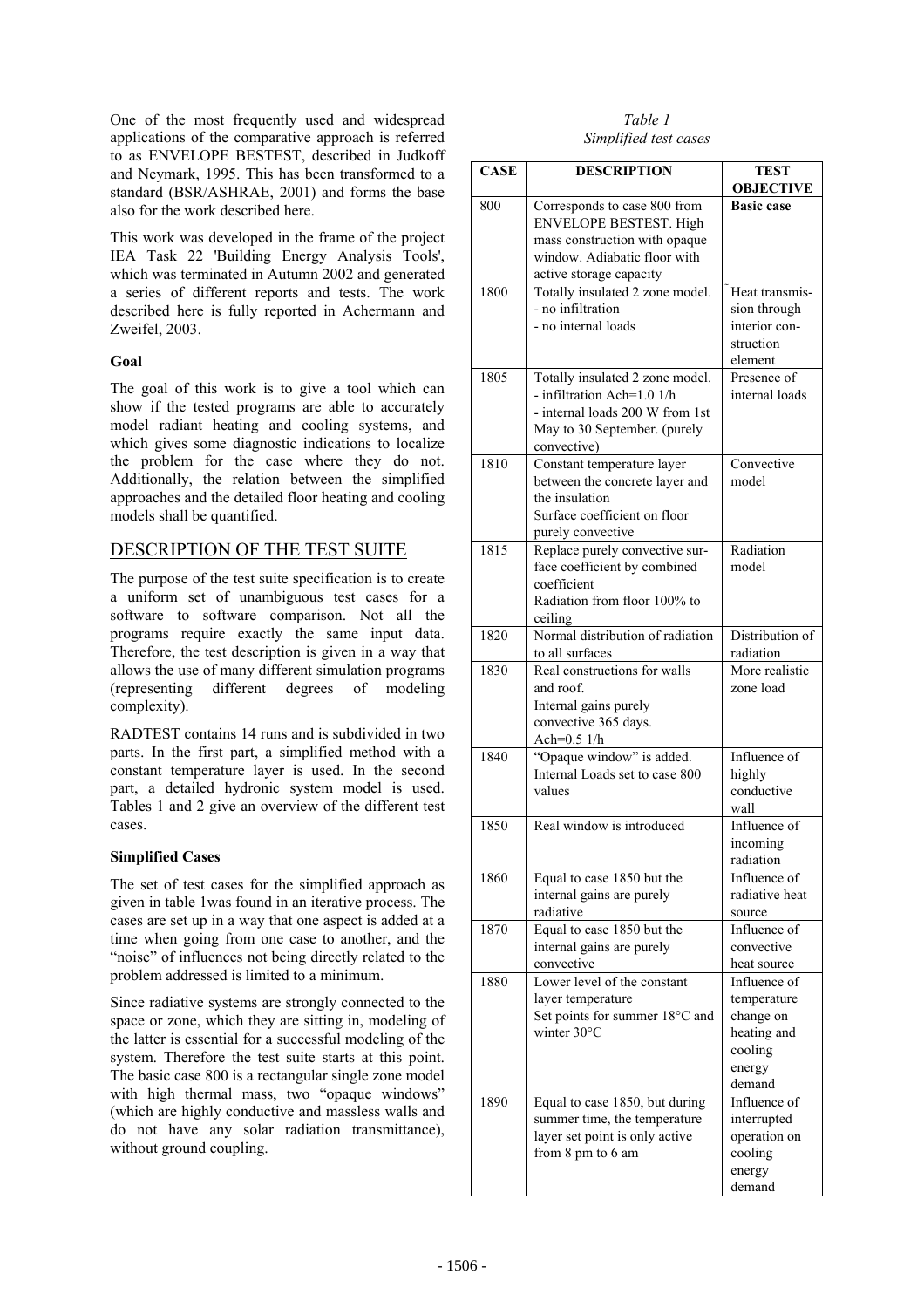

*Figure 1: Graphic representation of the zone model* 

At this stage the zone model corresponds exactly to case 800 from the ENVELOPE BESTEST (Judkoff and Neymark, 1995) and therefore seamlessly connects to that test suite. It is shown in figure 1. The meaning of this case is that the user has a benchmark for his zone model. If any results fail at this stage, the modeler is advised to first run the diagnostics cases from ENVELOPE BESTEST.

Since radiative systems are often embedded in building elements, they usually have heat emission parts to two zones situated on both sides of the element, even if not intended. Therefore a second zone had to be added to all the further tests. A strongly insulated, nearly adiabatic zone surrounded by ground is inserted below the primary zone, as shown in figure 2. In cases 1800 and 1805 the heat flow between the zones without the influence of a radiative system is observed.



*Figure 2: Addition of a second zone* 

In cases 1800 to 1830, also the active zone is modeled as a highly insulated zone. This eliminates even more the influence of the outdoor climate compared to the base case 800. It is added step by step again from case 1830 upwards. In case 1830 the insulated envelope is removed. An opaque window and afterwards a real window are inserted in the model.

From case 1810 upwards, a layer with a defined temperature is placed in the center of the floor construction. This represents the radiative system, and its temperature is kept at a constant value which changes only seasonally (40° C 24 hours/day from October 1 to April 30, 20° C 24 hours/day from May 1 to September 30). It is up to the user to choose an appropriate method to model this, depending on his program's capabilities. The behavior of the heat transfer from this layer to the active zone is observed in detail. For all tests, the temperature of the primary zone is controlled to a constant set point by a separate, ideal and purely convective heating and cooling system. The power and energy demand of this system are observed parameters.

This means it is not the radiative system itself which is used to control the active zone, but it influences its energy balance. It has to be emphasized that this is not in contradiction to practice. The real systems of this type are often designed to run on a preset pattern rather than on a control scheme connected to the room conditions, which is impossible in many cases due to the high inertia. However, the second system inserted here may be missing in practice, when the oscillations of the room temperatures are in an acceptable range (to prove this is a task for the programs the test is addressed to).

The radiative system is kept unchanged for all cases from 1810 up to 1870. It is on the zone and load side where changes are made in order to test the reaction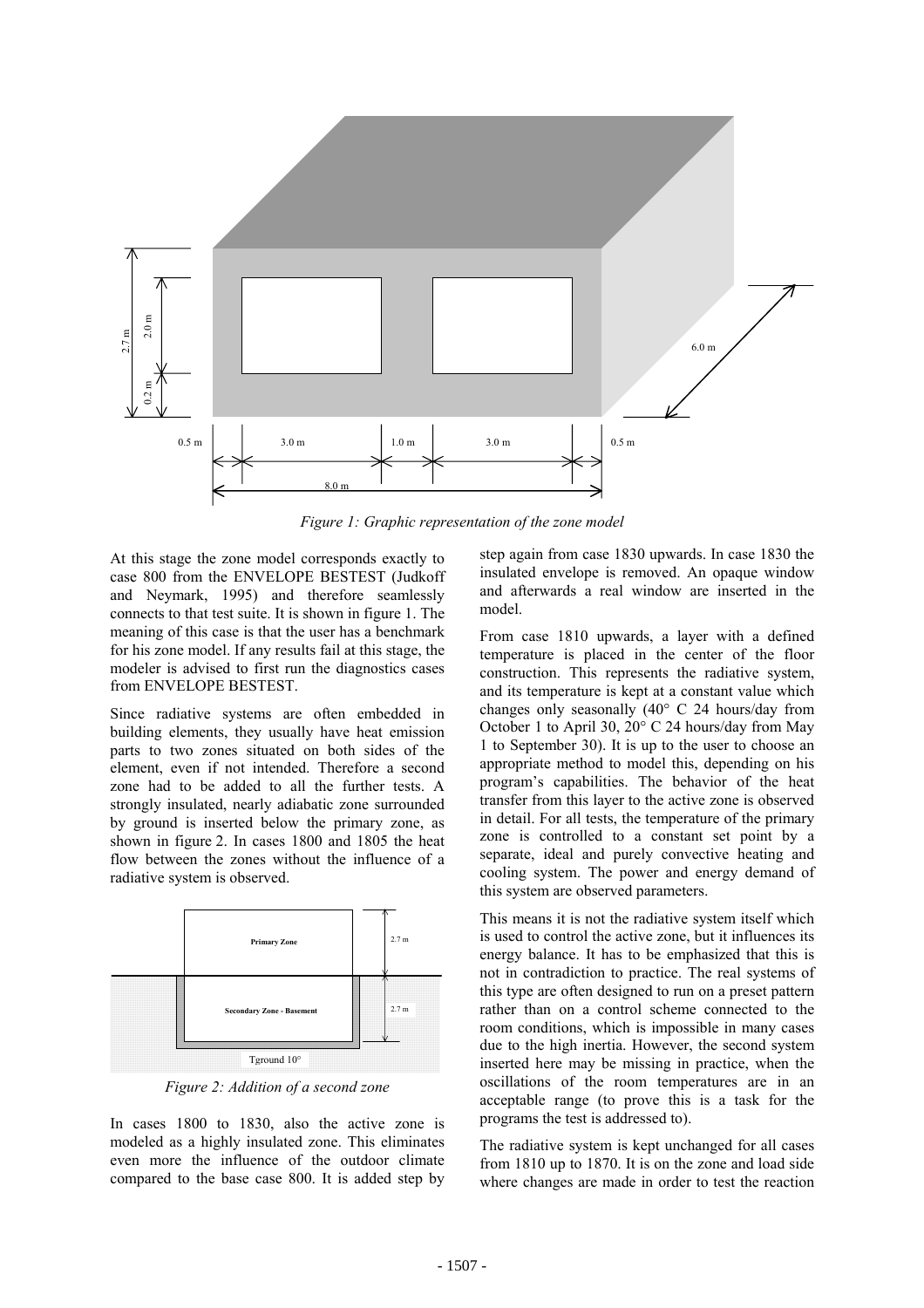in combination with the radiative system. The different test objectives of the cases can be seen in table 1.

With the last cases, 1880 and 1890, different control strategies with different set points and different schedules for the temperature layer are tested.

#### **Detailed Cases**

The detailed test cases contain a description of a real floor heating system. At this stage, the modeler is advised to model this system in the most detailed way the program allows. The goal of this test is on one hand to compare the detailed case results with the simplified ones, and on the other hand to compare the different modeling approaches.



*Figure 3: Detailed description of radiative system* 

The two cases differ only in terms of operation, as shown in table 2.

### *Table 2 Detailed test cases*

| 2800 | Real case with detailed water loop model<br>Whole year 24h/d mass flow |
|------|------------------------------------------------------------------------|
| 2810 | Real case with detailed water loop model                               |
|      | During summer time mass flow provided only<br>from 8 pm to 6am.        |

# RESULTS

### **Participating Organizations and Programs**

A set of sample results has been produced by participants of the IEA SHC Task 22 project. Table 3 gives an overview of the participating programs and organizations.

The results were produced in a first round as a blind test. This is a good solution to improve the test specification. According to the results of the first round, some errors in the test specification were detected and the specification was modified and adjusted. Obvious disagreement between results from different programs were discussed and improved in a second round. In some cases a third round was necessary to eliminate program bugs or faults because of

misinterpretation of the specification. Bugs and modeled errors were reported for each of the programs in a "modeler report".

*Table 3 Participating programs and organisations* 

| <b>PROGRAM</b>  | <b>AUTHORING</b>    | <b>IMPLEMENTED</b>   |
|-----------------|---------------------|----------------------|
|                 | <b>ORGANIZATION</b> | BY                   |
| <b>TRNSYS</b>   | Transsolar/TUD      | TUD, Dresden         |
|                 |                     | University of        |
|                 |                     | Technology           |
|                 |                     | Germany              |
| DOE 2.1E        | LBNL                | HANS DÜRIG AG        |
|                 |                     | - Simulation für     |
|                 |                     | Gebäudeenergie       |
|                 |                     | Riggisberg,          |
|                 |                     | Switzerland          |
| IDA-ICE $3.0$   | <b>EQUA</b> Sweden  | Lucerne School of    |
|                 |                     | Engineering and      |
|                 |                     | Architecture,        |
|                 |                     | University of        |
|                 |                     | Applied Science of   |
|                 |                     | central Switzerland  |
| <b>CLIM2000</b> | EDF                 | Electricité de       |
|                 |                     | France, France       |
| $ESP-r/$        | <b>CANMET</b>       | <b>CANMET</b> Energy |
| <b>HOT3000</b>  |                     | Technology Centre,   |
|                 |                     | Ottawa, Canada       |

The final results from the participating programs are presented in Achermann and Zweifel, 2003 in tables and diagrams. They represent the best currently available state-of-the-art in whole building simulation predictions for radiant heating and cooling systems. But, as for all comparative validation tests, they cannot be considered to represent a "truth" standard. The results show a certain amount of disagreement among the programs for many of the cases. The range represents algorithmic differences in the current state-of-the-art as defined by the group of international experts from IEA Task 22. For any given case, a program that yields values in the middle of the range should not be perceived as better as or worse than a program that yields values at the border of the range – or even outside. Investigating the source(s) of the difference(s) is worthwhile, but the existence of a difference does not necessarily mean a program is faulty. Experience shows, that when programs show a major disagreement with a range, often a bug or questionable algorithms can be found. And the set of tests is designed to provide the necessary diagnostic power to easily find the area of an erroneous algorithm.

### **Example Results**

The comparison to earlier ENVELOPE BESTEST results is not shown here. All results were within the range.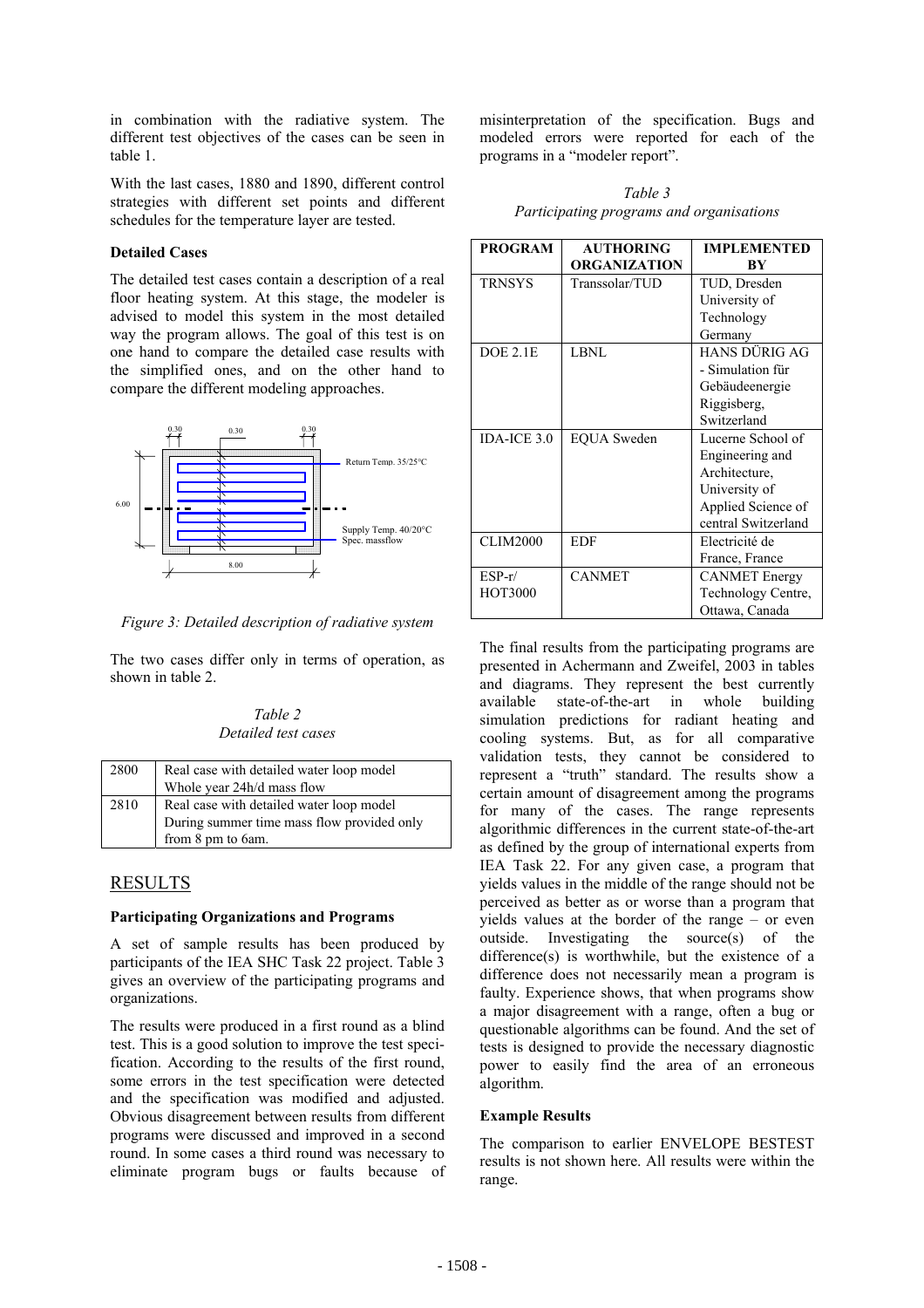

*Figure 4: Overall results for cases 800 to 1830* 

Figures 4 and 5 show an overview of annual energy needs and peak loads for both heating and cooling for the different cases.

As can be seen in figures 4 and 5, not all test cases were performed by all programs. Sometimes it is not possible to make the necessary simplifications in a certain program to meet the requirements. As an example, in DOE-2 the radiative/convective split of the inside surface film coefficient cannot be influenced.

It can be seen that the variation among the programs is considerable. This is well known from other validation tasks. It can also be seen however, that the changes from one case to another is quite uniform, which means that the programs correctly predict the physical changes between the cases. This can be made more clearly visible by plotting the differences between the cases ("delta results"). An example with temperature results is shown in figure 7. If there is a systematic error in a program, however, this may be suppressed in these delta plots.

Figure 6 shows that the DOE-2 program has a systematic difference with the maximum floor surface temperature for all cases from 1850 upwards. These are the cases which have a real window.



*Figure 5: Overall results for cases 1840 to 2810* 



*Figure 6: Maximum floor surface temperature for cases 1840 to 2810* 

In figure 7, which shows the delta results for the same temperature as figure 6, this can only be seen at one single place: for the difference between case 1850-1840, DOE-2 shows a 0, where all the other programs have a 3 to 4 K difference.

Figure 8 shows an example of a temperature plot from a detailed water loop case. It shows that despite of very different approaches in the different programs, the return water temperatures calculated are almost perfectly the same during the times of operation. The differences become bigger during the times where the system does not operate, but at these times this has no influence on the energy balance of the system.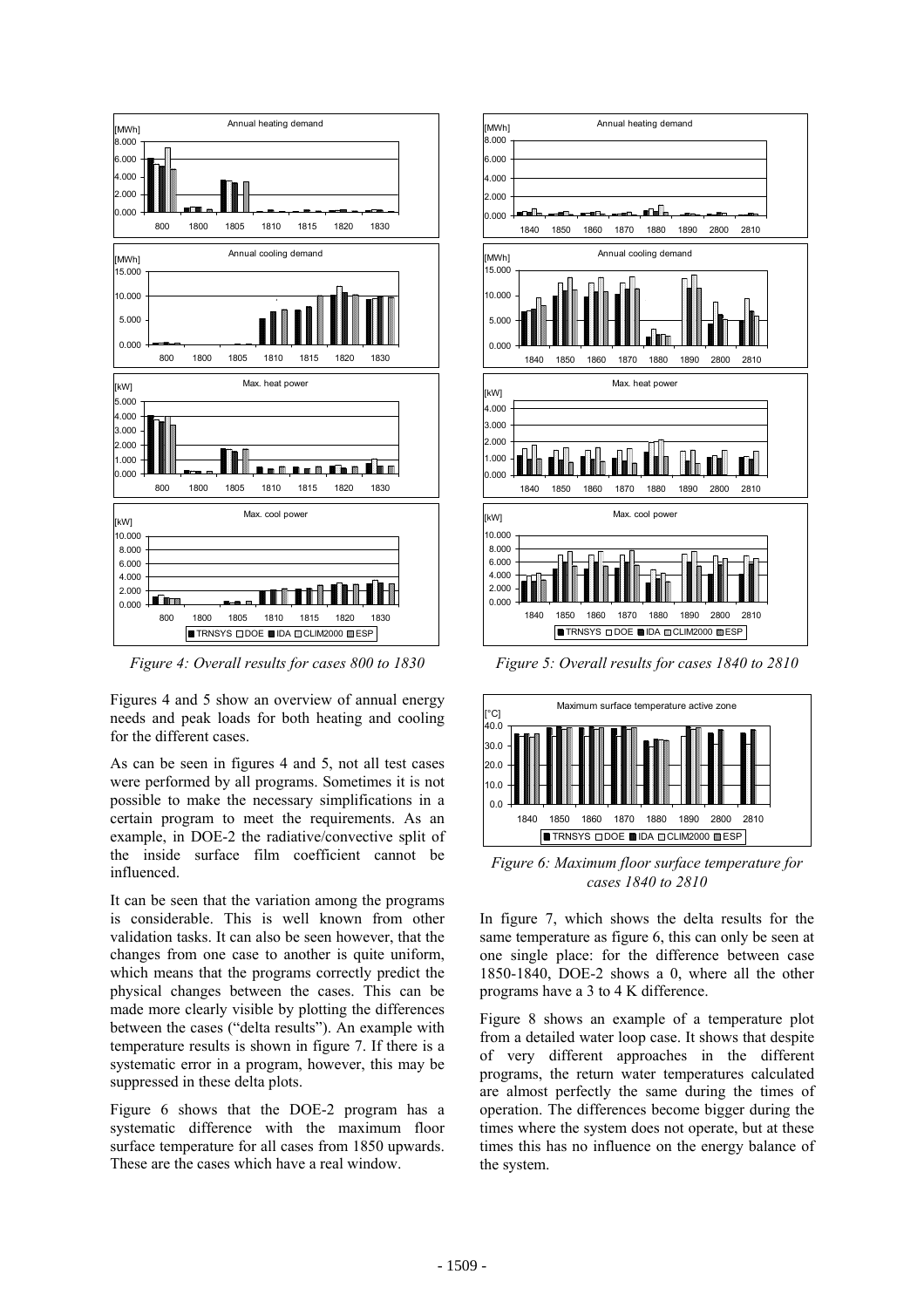

*Figure 7: Delta maximum floor surface temperature results for cases 1805 to 2810* 



*Figure 8: Return water temperature plot for a detailed water loop model* 

## **CONCLUSIONS**

The different approaches of modeling radiant heating and cooling systems lead to satisfying results. It is interesting to see that programs like DOE-2.1E, which has not a special radiant heating system included, can be used and modified in a way that leads to reasonable results (except for surface temperature calculations).

Overall, it may be said that all the participating programs calculate the radiant floor systems in the same way. To use this approach to estimate floor temperatures and energy consumptions is a reasonable approach.

The main goal of the RADTEST development, to provide a tool which can be used as a test for the capability of programs to accurately model radiant heating and cooling systems, can be considered as